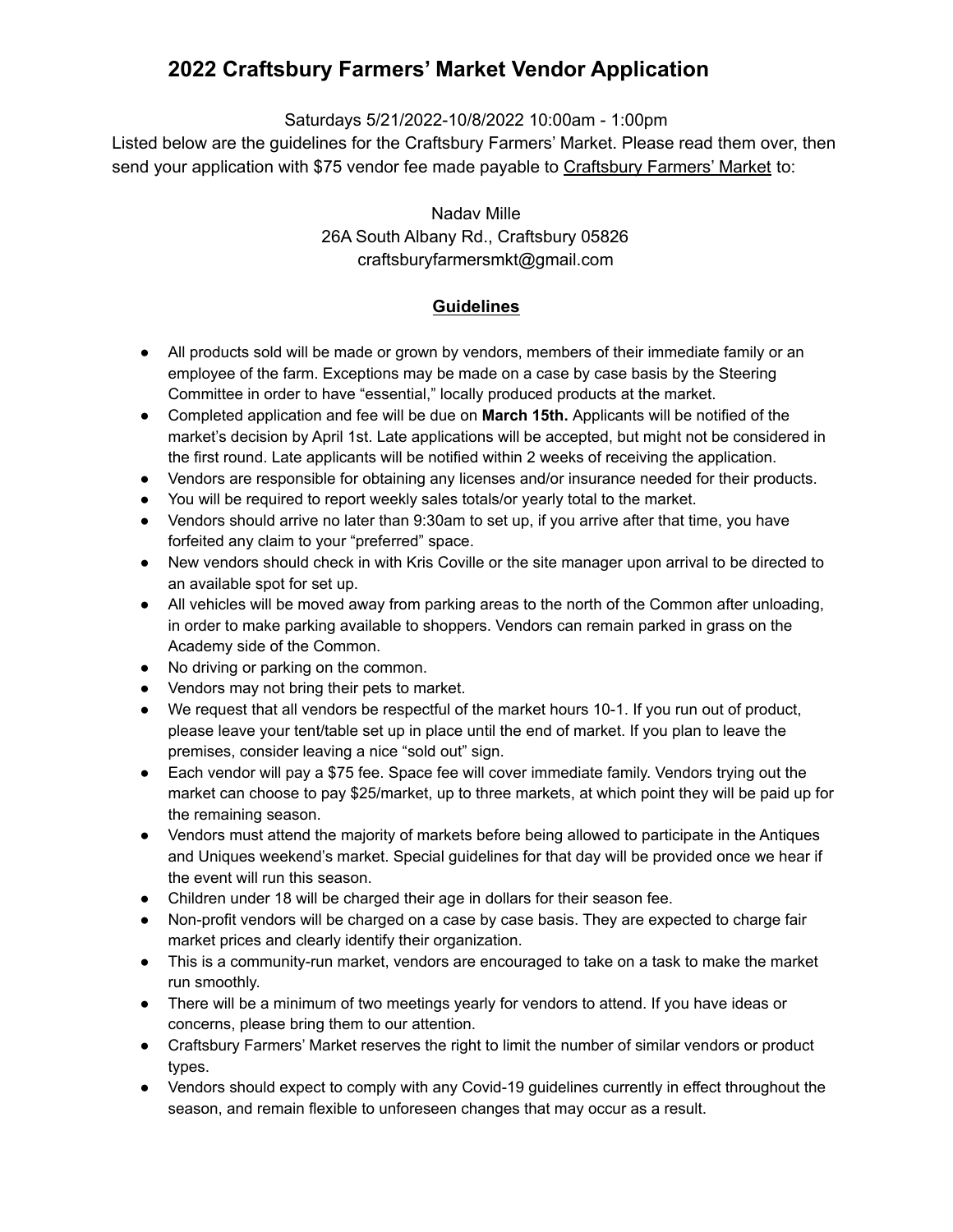## **Craftsbury Farmers' Market Vendor Application**

Saturdays 5/21/2022-10/8/2022 10:00am - 1:00pm

Send your application with \$75 vendor fee made payable to Craftsbury Farmers' Market to: Nadav Mille 26A South Albany Rd., Craftsbury 05826 craftsburyfarmersmkt@gmail.com Name: \_\_\_\_\_\_\_\_\_\_\_\_\_\_\_\_\_\_\_\_\_\_\_\_\_\_\_\_\_\_\_\_\_\_\_\_\_\_\_\_\_\_\_\_\_\_\_\_\_\_\_\_\_\_\_\_\_\_\_\_ Business Name: \_\_\_\_\_\_\_\_\_\_\_\_\_\_\_\_\_\_\_\_\_\_\_\_\_\_\_\_\_\_\_\_\_\_\_\_\_\_\_\_\_\_\_\_\_\_\_\_\_\_\_\_ Address: \_\_\_\_\_\_\_\_\_\_\_\_\_\_\_\_\_\_\_\_\_\_\_\_\_\_\_\_\_\_\_\_\_\_\_\_\_\_\_\_\_\_\_\_\_\_\_\_\_\_\_\_\_\_\_\_\_\_ Email: \_\_\_\_\_\_\_\_\_\_\_\_\_\_\_\_\_\_\_\_\_\_\_\_\_\_ Phone Number :\_\_\_\_\_\_\_\_\_\_\_\_\_\_\_\_\_\_\_\_ Website: where  $\blacksquare$ 

Describe in detail the items you plan to sell:

What are your top three products: example and an area of the state of the state of the state of the state of the state of the state of the state of the state of the state of the state of the state of the state of the state

Are you able to attend rain or shine and if not, why? The market remains open unless there is severe weather/thunder and lightning etc. \_\_\_\_\_\_\_\_\_\_\_\_\_\_\_\_\_\_\_\_\_\_\_\_\_\_\_\_\_

\_\_\_\_\_\_\_\_\_\_\_\_\_\_\_\_\_\_\_\_\_\_\_\_\_\_\_\_\_\_\_\_\_\_\_\_\_\_\_\_\_\_\_\_\_\_\_\_\_\_\_\_\_\_\_\_\_\_\_\_\_\_\_\_\_\_\_ \_\_\_\_\_\_\_\_\_\_\_\_\_\_\_\_\_\_\_\_\_\_\_\_\_\_\_\_\_\_\_\_\_\_\_\_\_\_\_\_\_\_\_\_\_\_\_\_\_\_\_\_\_\_\_\_\_\_\_\_\_\_\_\_\_\_\_

\_\_\_\_\_\_\_\_\_\_\_\_\_\_\_\_\_\_\_\_\_\_\_\_\_\_\_\_\_\_\_\_\_\_\_\_\_\_\_\_\_\_\_\_\_\_\_\_\_\_\_\_\_\_\_\_\_\_\_\_\_\_\_\_\_\_ \_\_\_\_\_\_\_\_\_\_\_\_\_\_\_\_\_\_\_\_\_\_\_\_\_\_\_\_\_\_\_\_\_\_\_\_\_\_\_\_\_\_\_\_\_\_\_\_\_\_\_\_\_\_\_\_\_\_\_\_\_\_\_\_\_\_ \_\_\_\_\_\_\_\_\_\_\_\_\_\_\_\_\_\_\_\_\_\_\_\_\_\_\_\_\_\_\_\_\_\_\_\_\_\_\_\_\_\_\_\_\_\_\_\_\_\_\_\_\_\_\_\_\_\_\_\_\_\_\_\_\_\_ \_\_\_\_\_\_\_\_\_\_\_\_\_\_\_\_\_\_\_\_\_\_\_\_\_\_\_\_\_\_\_\_\_\_\_\_\_\_\_\_\_\_\_\_\_\_\_\_\_\_\_\_\_\_\_\_\_\_\_\_\_\_\_\_\_\_

Circle ALL the dates that you plan to attend:

May 21st 28th June 4th 11th 18th 25th July 2nd 9th 16th 23rd 30th

August 6th 13th 20th 27th September 3rd 10th 17th 24th October 1st 8th

Please contact Kris Coville @ 586-8022 if you will not be able to attend last minute, so that we can space ourselves out accordingly and ensure that we have a full range of products each week. Absences known in advance need to be relayed to Kris Coville by the Wednesday prior to market.

I have read and will abide by the guidelines described above. If the vendor is under 18 years of age, a parent must sign as well.

Your Signature Here:\_\_\_\_\_\_\_\_\_\_\_\_\_\_\_\_\_\_\_\_\_\_\_\_\_\_\_\_\_\_\_